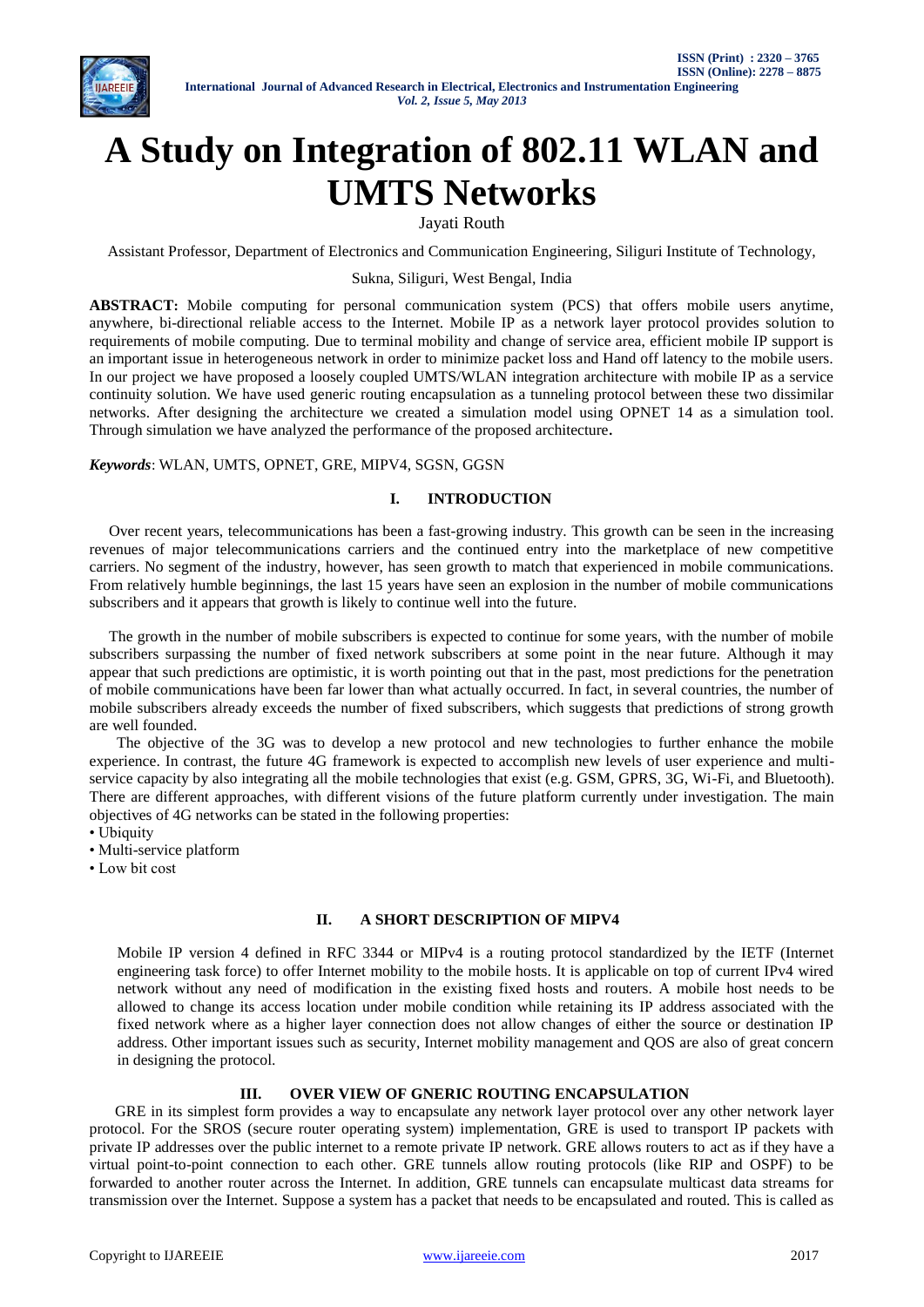

payload packet. The payload is first encapsulated in a GRE packet, which includes a route of its own. The resulting GRE packet can then be encapsulated in some other protocol and forwarded. This outer protocol is called *delivery protocol [1].* GRE packets which are encapsulated within IP will use IP protocol type 47[16]*.* The entire encapsulated packet looks like following.



*Fig 1: GRE Encapsulated Packet Format*

addresses of UMTS are assigned from a pool of GGR address. All the IP packets destined for the UMTS users are routed to the GGR. GGR checks the MIP binding for each received packet. If no MIP binding exists, the GGR assumes that the packet is destined for user which is in the UMTS network. So, it forwards the packet to GGSN.

# **IV. PROPOSED INTERCONNECTION ARCHITECTURE**

 Among many Integration schemes proposed by several authors in different literatures we have preferred the loosely coupled architecture due to some architectural advantages over other architectures stated above.



*Fig2: Proposed Integration Architecture*

In the above architecture we have integrated an UMTS network with an 802.11 a WLAN. The UMTS communicates with the external packet data networks (PDN) through the GGSN. In the 802.11a WLAN All the access points are connected to one access point through which they communicate with the external PDNs .It is named as *pilot access point (PAP).*

 It is a loosely coupled architecture with mobile IPv4 as a service continuity solution. To implement mobile IP functionality we have taken the WLAN as home network and the UMTS as foreign network. We have configured the access point of basic service set 1 as home agent (HA) and a router attached to GGSN as foreign agent (FA).

The two component networks are connected by a switch which acts as a connector between the two networks. Generic routing encapsulation (GRE) is used as a tunneling protocol for the tunneling of data packets between the networks. Two GRE tunnels are configured between the connector and FA. One is from the connector to the FA and the other is from The FA to the connector. Another pair GRE tunnels are configured between the PAP and the connector. Data packets coming from UMTS to WLAN are first get tunneled to the connector and from there they are tunneled to the PAP. Basically the connector works as a mediator between the two networks.

## **V. RESULT AND DISCUSSION**

We have used OPNET 14 to design and simulate the proposed integrated architecture of 802.11 WLAN and UMTS.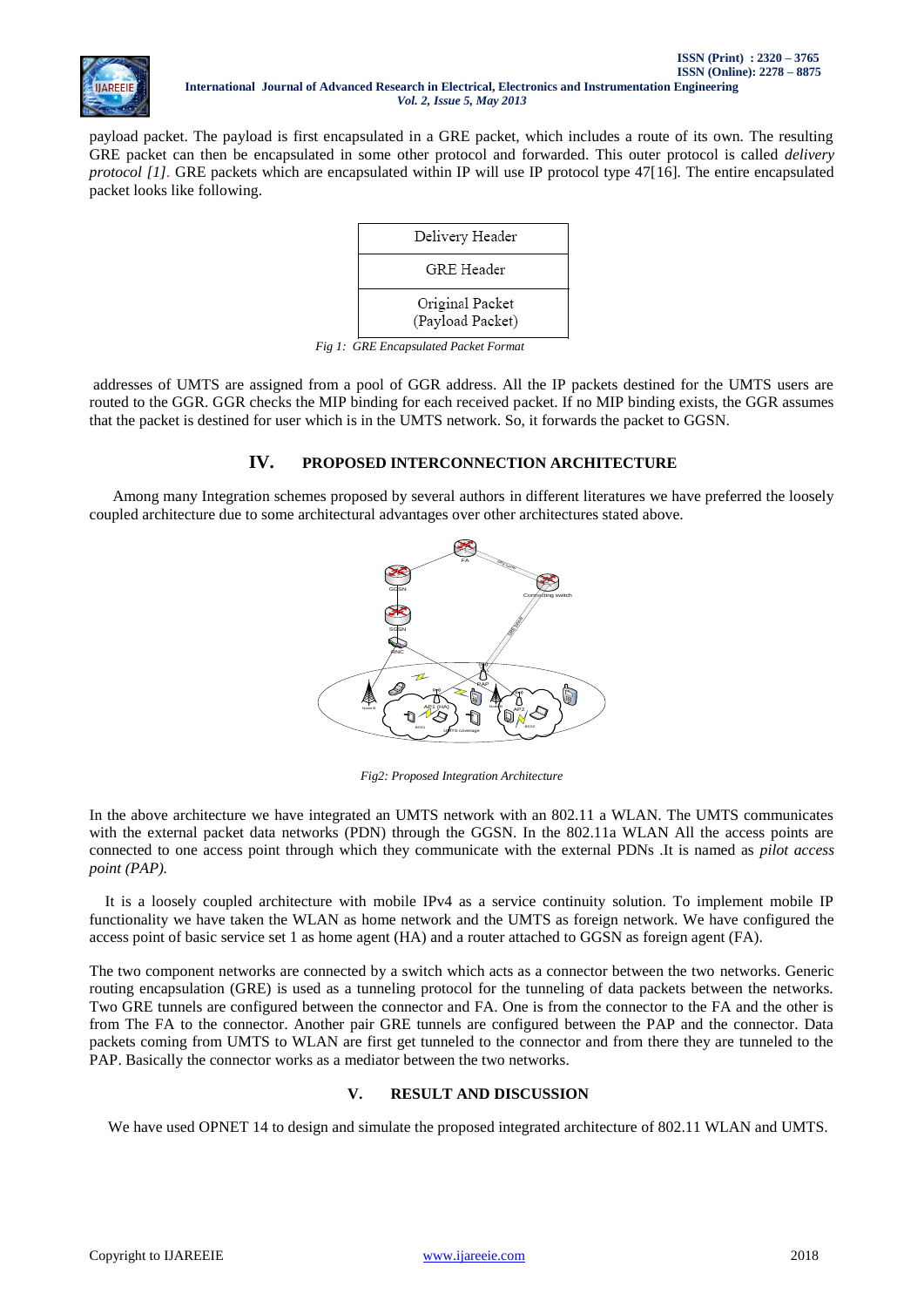**International Journal of Advanced Research in Electrical, Electronics and Instrumentation Engineering** *Vol. 2, Issue 5, May 2013*



*Fig3*: *A Print Screen of the Proposed Integrated Architecture in OPNET*

The proposed network elements of the designed architecture are given below:

- A 802.11a WLAN
- A 3G UMTS network
- A pilot access point (PAP) to which all the access points of the WLAN are connected.
- A connector (basically an IP router) between the two networks.
- A router attached to the GGSN that works as a foreign agent.
- Two pair of GRE tunnel between the foreign agent and the connector and between the PAP and the connector.

# A. *Configuration of Mobile IP in the Integrated Architecture*

| Interface name                     |                  | IF1 $(192.0.6.1)$ |
|------------------------------------|------------------|-------------------|
| Agent type                         |                  | Home agent        |
| <b>IRDP</b>                        | Maximum Interval | 5                 |
| parameters                         | Minimum Interval |                   |
|                                    | Hold Time        | $3*$ max          |
|                                    |                  | interval          |
| Lifetime Grant (seconds)           | 1800             |                   |
| Maximum numbers of hosts supported | 40               |                   |
| Preference level                   | $\Omega$         |                   |

TABLE 1 Configuration of Home Agent

| TABLE 2                        |  |
|--------------------------------|--|
| Configuration of Foreign Agent |  |

| Interface name                        | IF41             |                 |
|---------------------------------------|------------------|-----------------|
|                                       |                  | (192.0.2.7)     |
| Agent type                            |                  | Foreign agent   |
| IRDP                                  | Maximum Interval | 5               |
| parameters                            | Minimum Interval | 3               |
|                                       | Hold Time        | 3* max interval |
| Lifetime Grant (seconds)              | 1800             |                 |
| Maximum numbers of hosts<br>supported | 40               |                 |
| Preference level                      |                  |                 |

#### TABLE 3 Configuration of Mobile Host

| HA IP address                  | 192.0.3.2 |
|--------------------------------|-----------|
| <b>Registration Parameters</b> |           |
| Interval (seconds)             |           |
| Retry (times)                  |           |
| Lifetime request (seconds)     | 1800      |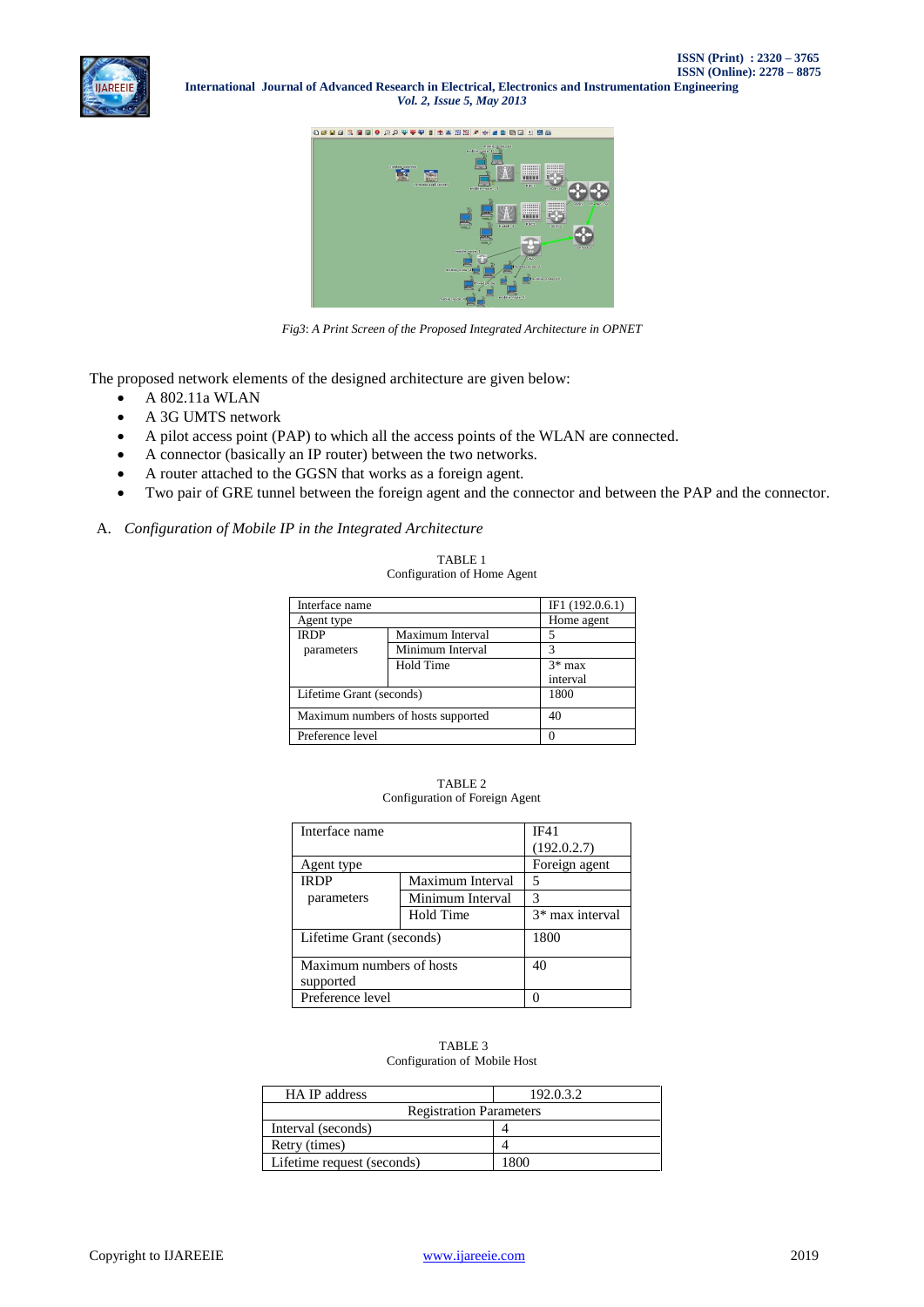

## *B.GRE Tunnel Configuration*

One pair of GRE tunnels are configured Between the PAP and the connector**.**. RIP has been used as the routing protocol and IPV4 has been used the passenger protocol.

| 240,000     | average (in UMTS GTP.Uplink Traffic Sent (bits/sec)) |  |  |  |  |  |  |
|-------------|------------------------------------------------------|--|--|--|--|--|--|
| 220,000     |                                                      |  |  |  |  |  |  |
| $200,000 -$ |                                                      |  |  |  |  |  |  |
| 180,000     |                                                      |  |  |  |  |  |  |
| 160,000-    |                                                      |  |  |  |  |  |  |
| 140,000     |                                                      |  |  |  |  |  |  |
| 120,000     |                                                      |  |  |  |  |  |  |
| $100,000 -$ |                                                      |  |  |  |  |  |  |
| 80,000      |                                                      |  |  |  |  |  |  |
| 60,000      |                                                      |  |  |  |  |  |  |
| $40,000 -$  |                                                      |  |  |  |  |  |  |
| 20,000      |                                                      |  |  |  |  |  |  |
|             |                                                      |  |  |  |  |  |  |

 *Figure 4: UMTS GTP Downlink traffic received vs. Uplink traffic sent*

Figure 7.16 shows UMTS GTP uplink and downlink graphs. From the graph we can see that the received traffic is increasing with the sent traffic up to 20 minutes of simulation time. After that a constant value is achieved. And the packet loss encountered is minor.



 *Figure 5: UMTS voice-over-IP traffic sent and received*

Figure 7.17 shows the sent and received traffic for voice-over-IP application through UMTS. The above figure shows that the sent traffic is increasing with the received traffic. The maximum data rate achieved is 2.6 Kbps.



*Figure 6: End to End Delay in UMTS Voice Application*

Figure 7.18 shows the end to end packet delay for voice application. From the graph we can see that up to 8 minutes of simulation seconds the value fluctuates between 0.70 and 0.80 seconds. After that the value becomes constant.

| $0.010 -$            |     | average (in Voice.Jitter (sec)) |     |
|----------------------|-----|---------------------------------|-----|
| 0.009                |     |                                 |     |
| $0.008 -$            |     |                                 |     |
| 0.007                |     |                                 |     |
| $0.006 -$            |     |                                 |     |
| $0.005 -$            |     |                                 |     |
| 0.004                |     |                                 |     |
| $0.003 -$            |     |                                 |     |
| $0.002 -$            |     |                                 |     |
| 0.001                |     |                                 |     |
| $0.000 -$<br>$_{cm}$ | 10m | 20m                             | 30m |

*Figure 7: Jitter in UMTS Voice Application*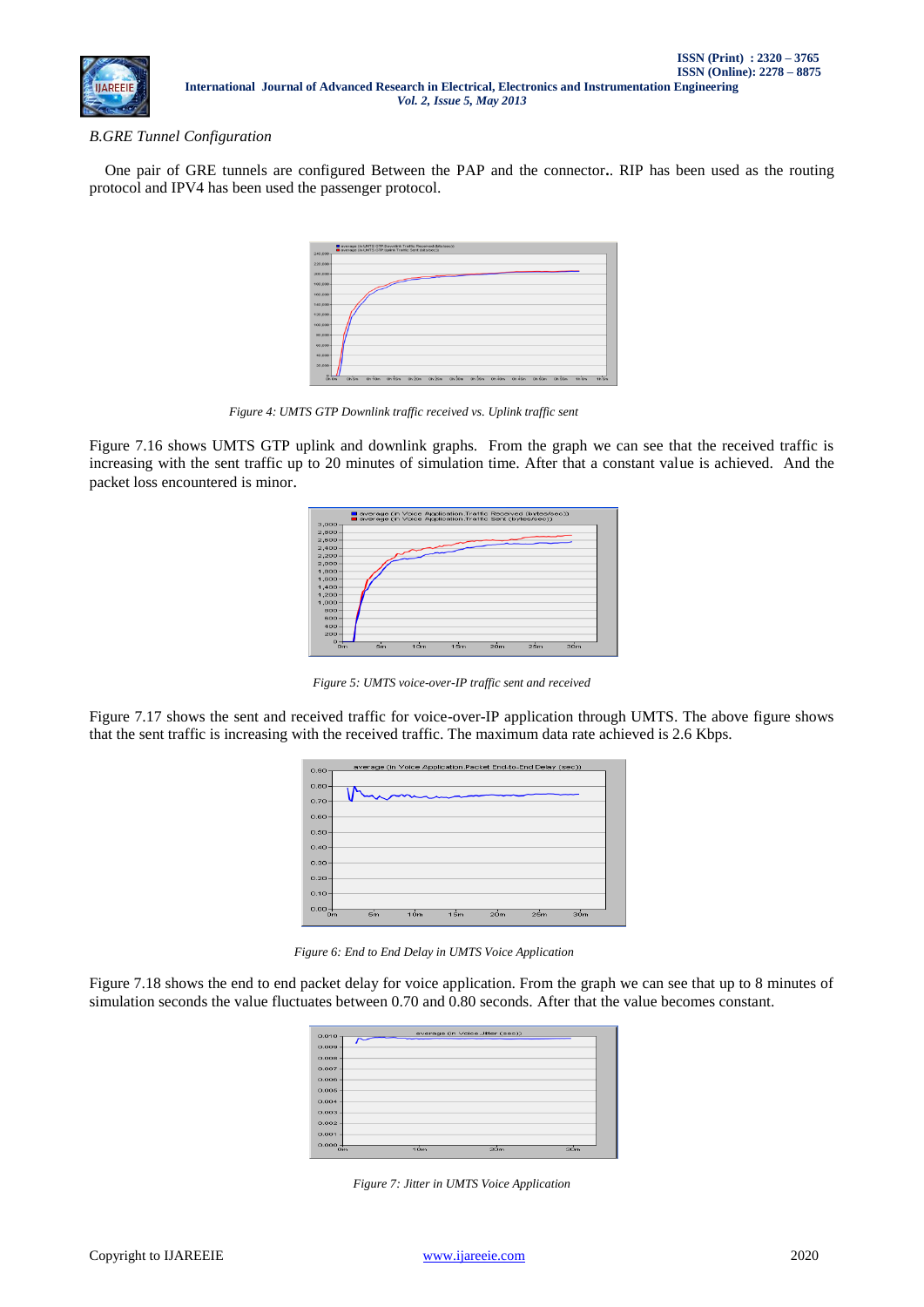

Figure 7.19 shows the jitter for UMTS voice application. We can see from the figure that its value is almost constant (0.010 seconds). That means the user experiences a constant speed.



 *Figure 8: Throughput vs. Load of UMTS User Equipment*

Figure 7.20 shows the load and throughput of particular UMTS user equipment. From the graph we can see that the throughput is increasing with the load and the throughput achieves a maximum value of 30 Kbps.



 *Figure 9: wireless LAN Throughput*

The above figure shows the through put of 802.11a WLAN in the integrated network. From the graph we can see that the throughput is increasing up to 8 minutes of simulation seconds and after that it achieves a constant value. The maximum value of the throughput is almost 2.8 Mbps.

| $0.013 -$   |        |        |        |                    |                   | Véreless LANDelay (sec) |        |          |          |        |        |       |       |
|-------------|--------|--------|--------|--------------------|-------------------|-------------------------|--------|----------|----------|--------|--------|-------|-------|
|             |        |        |        |                    |                   |                         |        |          |          |        |        |       |       |
| $0.012 +$   |        |        |        |                    |                   |                         |        |          |          |        |        |       |       |
| $0.011 - 4$ |        |        |        |                    |                   |                         |        |          |          |        |        |       |       |
| $0.010 -$   |        |        |        |                    |                   |                         |        |          |          |        |        |       |       |
| $0.009 -$   |        |        |        |                    |                   |                         |        |          |          |        |        |       |       |
| $0.008 -$   |        |        |        |                    |                   |                         |        |          |          |        |        |       |       |
| 0.007       |        |        |        |                    |                   |                         |        |          |          |        |        |       |       |
| $0.008 -$   |        |        |        |                    |                   |                         |        |          |          |        |        |       |       |
| $0.005 -$   |        |        |        |                    |                   |                         |        |          |          |        |        |       |       |
| $0.004 -$   |        |        |        |                    |                   |                         |        |          |          |        |        |       |       |
| $0.003 -$   |        |        |        |                    |                   |                         |        |          |          |        |        |       |       |
| $0.002 -$   |        |        |        |                    |                   |                         |        |          |          |        |        |       |       |
| $0.001 -$   |        |        |        |                    |                   |                         |        |          |          |        |        |       |       |
| $0.000 +$   | Oh fim | On 10m | Oh 15m | O <sub>1</sub> 20m | cn <sub>25m</sub> | 0h 30m                  | Ch 35m | $On$ 40m | $On$ 45m | Oh SOm | Oh 55m | 1h On | 1h Sm |

*Figure 10: Wireless LAN Delay*

Figure 7.22 shows the delay of WLAN in the integrated network. The figure shows the delay is almost constant and its value is 0.11 seconds.

| average (in Voice.Jitter (sec))<br>$0.010 -$             |
|----------------------------------------------------------|
| $0.009 -$                                                |
| 0.008                                                    |
| 0.007                                                    |
| $0.006 -$                                                |
| $0.005 -$                                                |
| $0.004 -$                                                |
| $0.003 -$                                                |
| $0.002 -$                                                |
| 0.001                                                    |
| 0.000<br>10 <sub>m</sub><br>20m<br>30 <sub>m</sub><br>Om |

*Figure 11: Jitter of Voice application in WLAN*